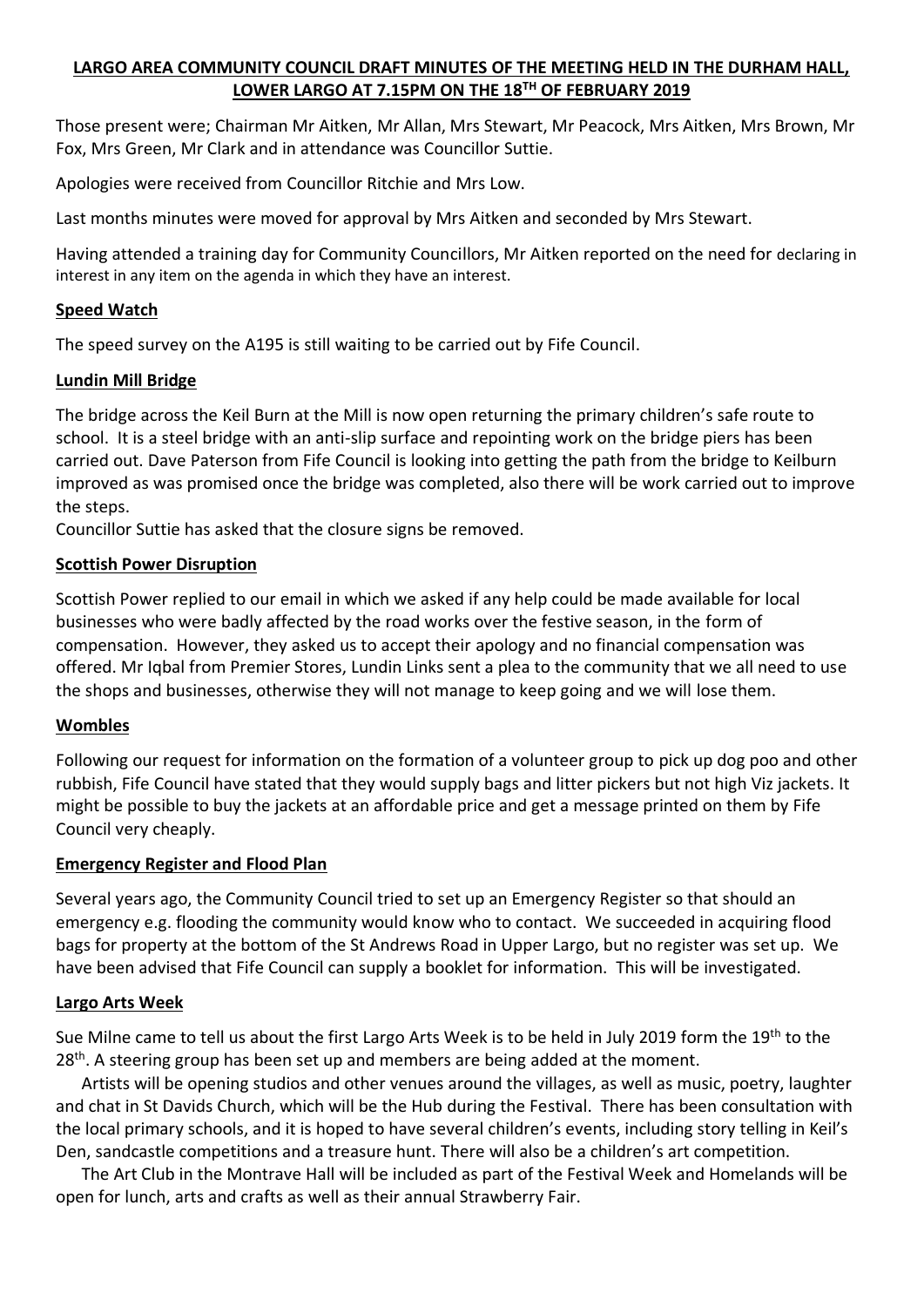The Community Council was asked about the possibility of involvement and after discussion it was suggested that, with the anniversary of the publication of the novel Robinson Crusoe, we could build a raft and have Robinson Crusoe (possibly involving the Lundie Theatre Group) in the sea off Largo beach. Mr Peacock and Mr Allan offered to create the raft. It was also suggested that a skiff race could be organised. A Robinson Crusoe Treasure Hunt for the children on Largo Beach will also be looked into.

The launch of the constitution was Saturday  $23^{rd}$  of January and having set up the constitution the steering group will be able to apply for funding from Creative Scotland and also look into local sponsorship. A website has been created for further information [www.largoartsweek.com](http://www.largoartsweek.com/) as well as a Facebook site. There will be a media launch for the festival in March.

### **Erosion**

The erosion of the sea wall east of The White House on Main Street, Lower Largo has been referred to Fife Council's Structural Services Team and the engineers have been to look at the problem. It is hoped that the wall will be repaired before it deteriorates any further.

There is also a major erosion issue with the public access steps next to number 44 Main Street.

Councillor Suttie was asked if Fife Council has an overall strategy for Lower Largo as it was suggested that perhaps there should be a coordinated plan to serve notice on properties owners, or at least contact the owners of sea walls which are in need of immediate repair. Councillor Suttie was asked to report any findings to the next meeting.

## **Boats in The Temple Car Park**

Mr Allan has contacted several of the boat owners and it is possible that a few may be removed soon. The boat club will bring up the issue at the next AGM and the Commodore of Largo Bay Sailing Club has stated that some of their boats are due to be removed. One individual boat is for sale.

The questions asked at the meeting were;

- Should there be a time limit on how long a boat should be left/
- Should there be a register for storage?
- Is the boat seaworthy?

Fife Council will be asked if they have any authority to remove derelict boats from their property and Mr Allan will report any further progress at the next meeting.

### **Doctor's Out of Hours Changes**

St Andrews Community Council held a public meeting to discuss local concern over the temporary closure of the out of hours service in North East Fife. Due to the problems of staffing and cost the service is stopping at Glenrothes, St Andrews and Queen Margaret's Hospitals. Any patients are being sent to Ninewells in Dundee. People needing to use this service for the Largo Area would normally travel to Victoria which has not been affected.

### **Planning**

- The former café in Main Street, Upper Largo has applied for a change of use to a dwelling.
- Application to install Roller Shutter doors at Stewarts the Bakers, Leven Road, Lundin Links.

#### **Correspondence**

- Notification of road works on the Scoonie Road for three weeks from the 25<sup>th</sup> of February for three weeks. The road will be closed completely for the two weekends involved and the buses will be diverted. It was suggested by Mrs Aitken that the traffic control should be at Scoonie Roundabout to prevent drivers from diverting into Leven to get priority onto the roundabout thus causing a large backlog coming from Windygates. Colin Stirling, Fife Council Transportation, will be emailed.